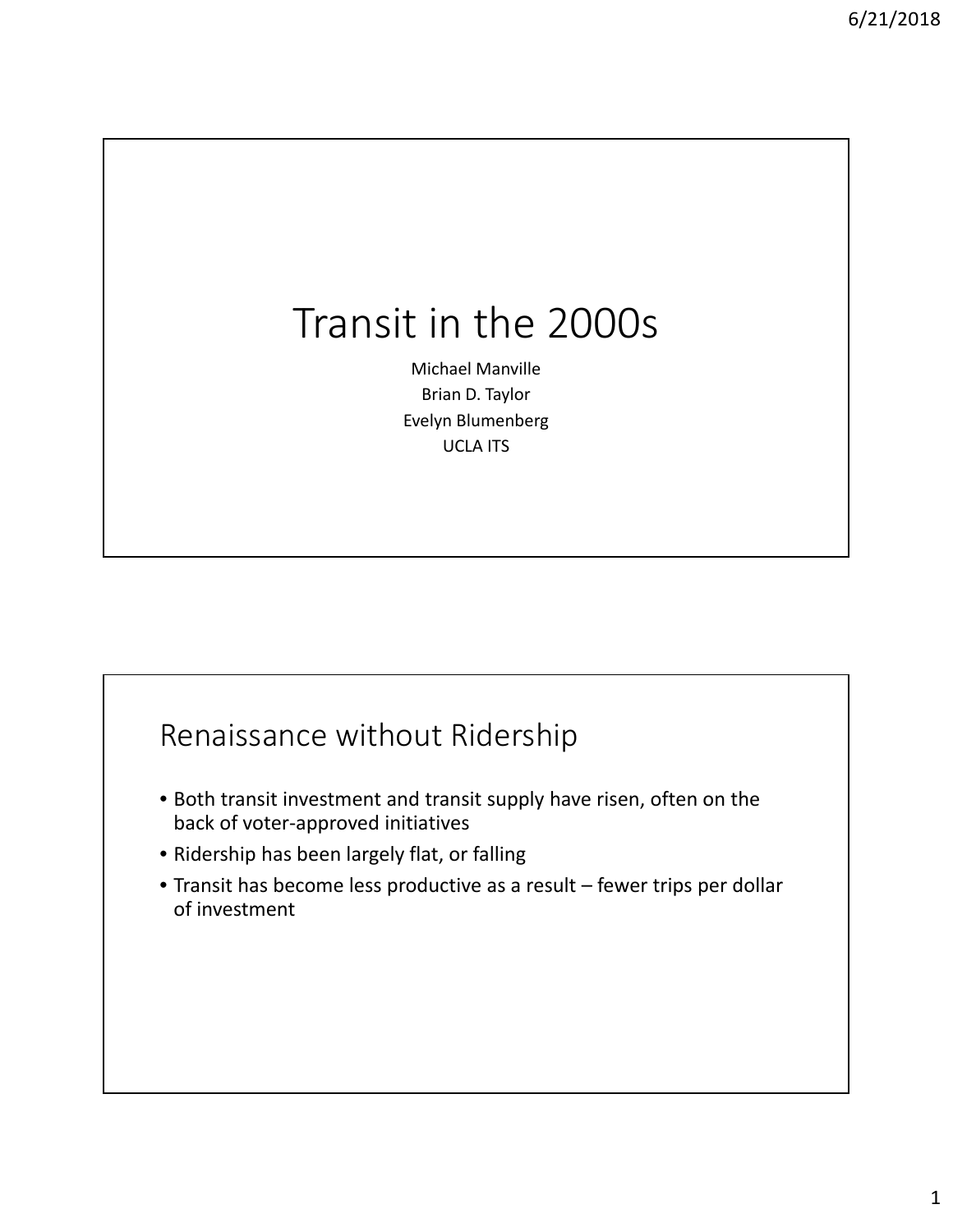

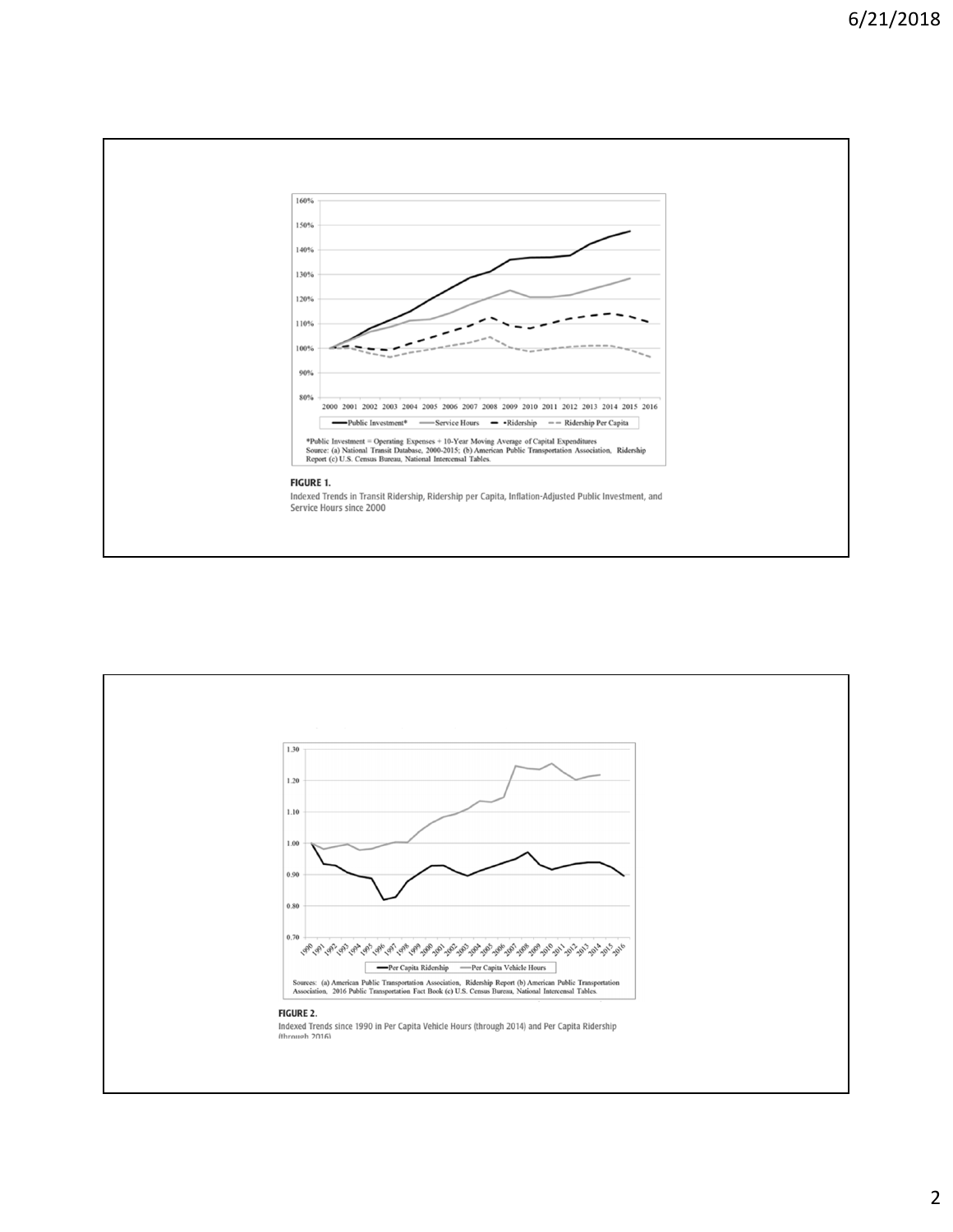

### Three Challenges for Transit

- Asymmetry of the Industry makes it vulnerable to disruptions
- Ridership is often beyond agencies' control
- No agreement on transit's *raison d'etre*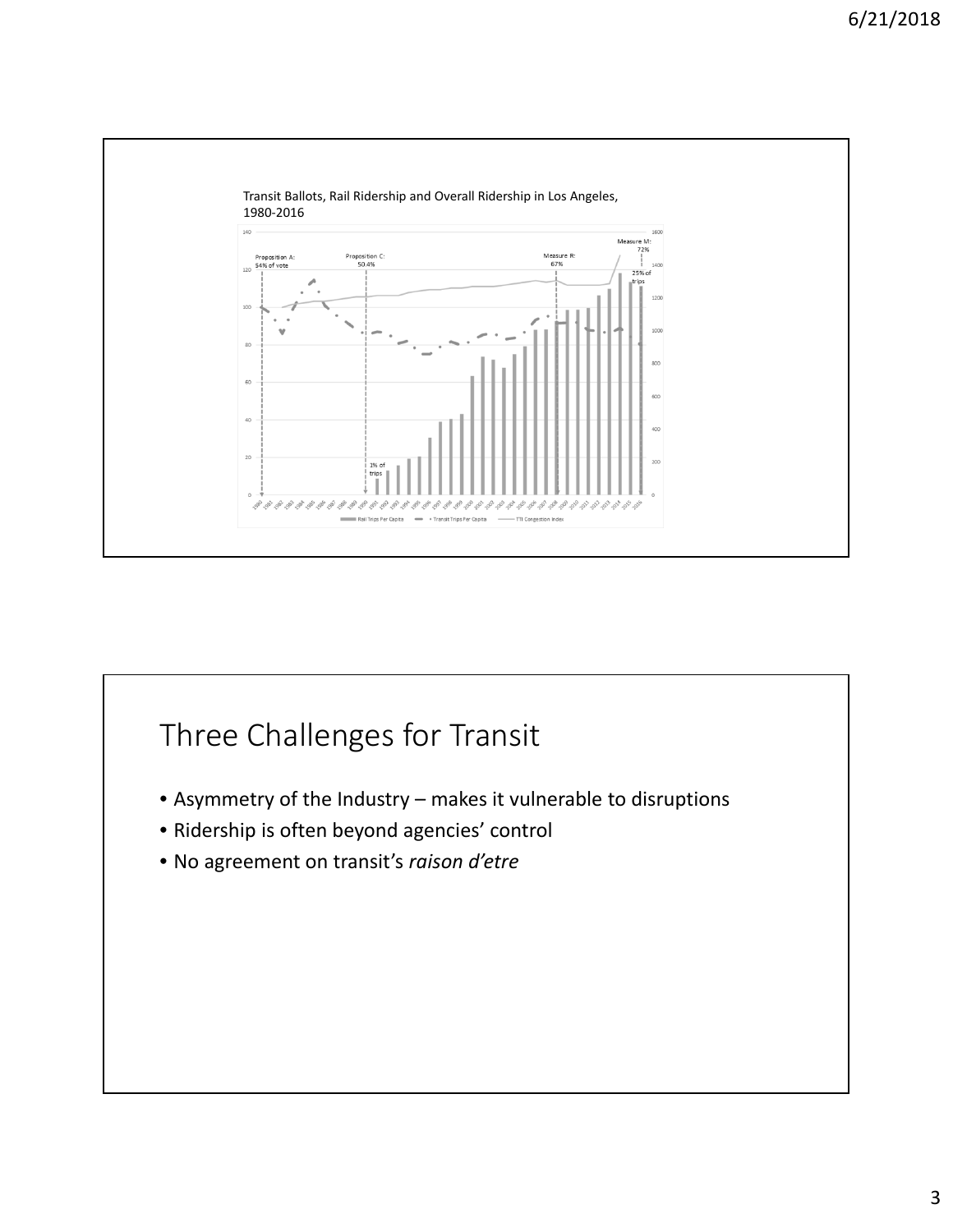

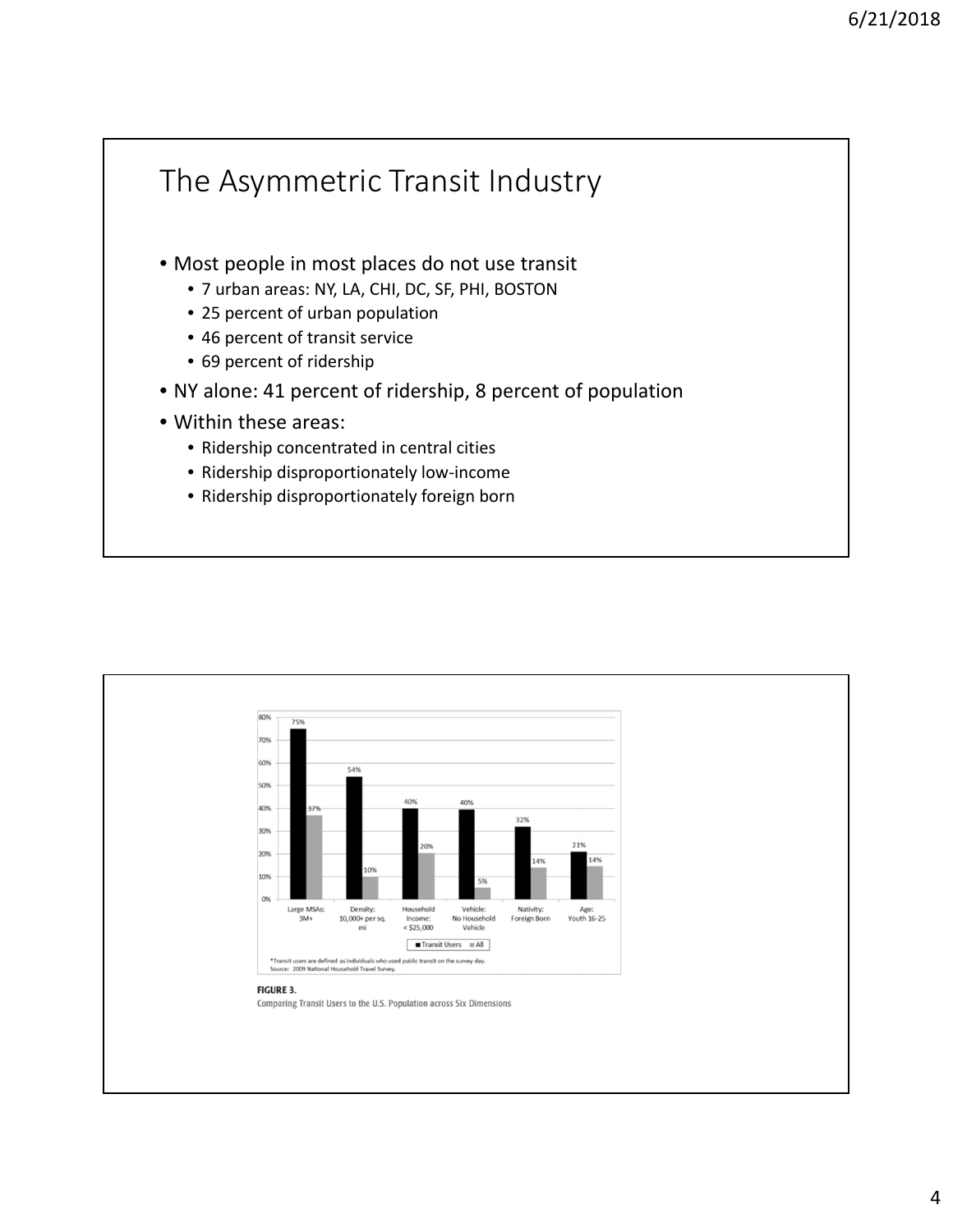#### Ridership and What Agencies Can Control

| Transit Use, Density and Parking Availability in Los Angeles and Six Transit-Heavy US Regions |  |
|-----------------------------------------------------------------------------------------------|--|
|-----------------------------------------------------------------------------------------------|--|

|                          | Unlinked Transit | Vehicle Revenue | Fixed Guideway                     | Roadway Miles | <b>MSA</b> | MSA Share | Central City                                          | Central City    | Central City Share     |
|--------------------------|------------------|-----------------|------------------------------------|---------------|------------|-----------|-------------------------------------------------------|-----------------|------------------------|
|                          | Trips per Capita |                 | Hours per Capita Miles/1000 People | Per Person    |            |           | Population Density Bundled Parking Population Density | Housing Density | <b>Bundled Parking</b> |
| Los Angeles              | 56               | 1.5             | 0.05                               | 2.1           | 6,999      | 0.80      | 8.483                                                 | 3,063           | 0.76                   |
| New York                 | 233              | 3.0             | 0.14                               | 2.4           | 5,319      | 0.41      | 27,016                                                | 11.235          | 0.18                   |
| Chicago                  | 75               | 1.8             | 0.15                               | 3.7           | 3.524      | 0.67      | 11.868                                                | 5.251           | 0.49                   |
| Philadelphia             | 68               | 1.4             | 0.26                               | 3.8           | 2,746      | 0.49      | 11.233                                                | 8,900           | 0.30                   |
| San Francisco            | 135              | 2.5             | 0.21                               | 2.4           | 6.266      | 0.75      | 18,679                                                | 8.163           | 0.66                   |
| Boston                   | 96               | 1.8             | 0.22                               | 4.2           | 2.232      | 0.42      | 13.321                                                | 5.638           | 0.28                   |
| Washington DC            | 104              | 2.7             | 0.14                               | 2.9           | 3,470      | 0.44      | 11.020                                                | 5,028           | 0.28                   |
| Ratio of Los Angeles to: |                  |                 |                                    |               |            |           |                                                       |                 |                        |
| Six-City Average         | 0.47             | 0.68            | 0.28                               | 0.65          | 1.78       | 1.51      | 0.55                                                  | 0.42            | 2.08                   |
| Five-City Average        | 0.58             | 0.73            | 0.26                               | 0.62          | 1.92       | 1.45      | 0.64                                                  | 0.46            | 1.89                   |

Sources: NTD 2014-2015, AHS 2015, US Census ACS 2015

"Bundled Parking" refers to homes that include a garage or carport. Units with other forms of off-street parking are not counted. Fixed guideway transit is heavy rail light rail, and monorail.  $\rm Six\text{-}city$  is average is unewighted mean of all non-LA cities. Five-city average is unweighted mean excluding New York.

Agencies cannot control vehicle ownership, the price of gas, highway speeds, housing density ‐ a lot of what matters

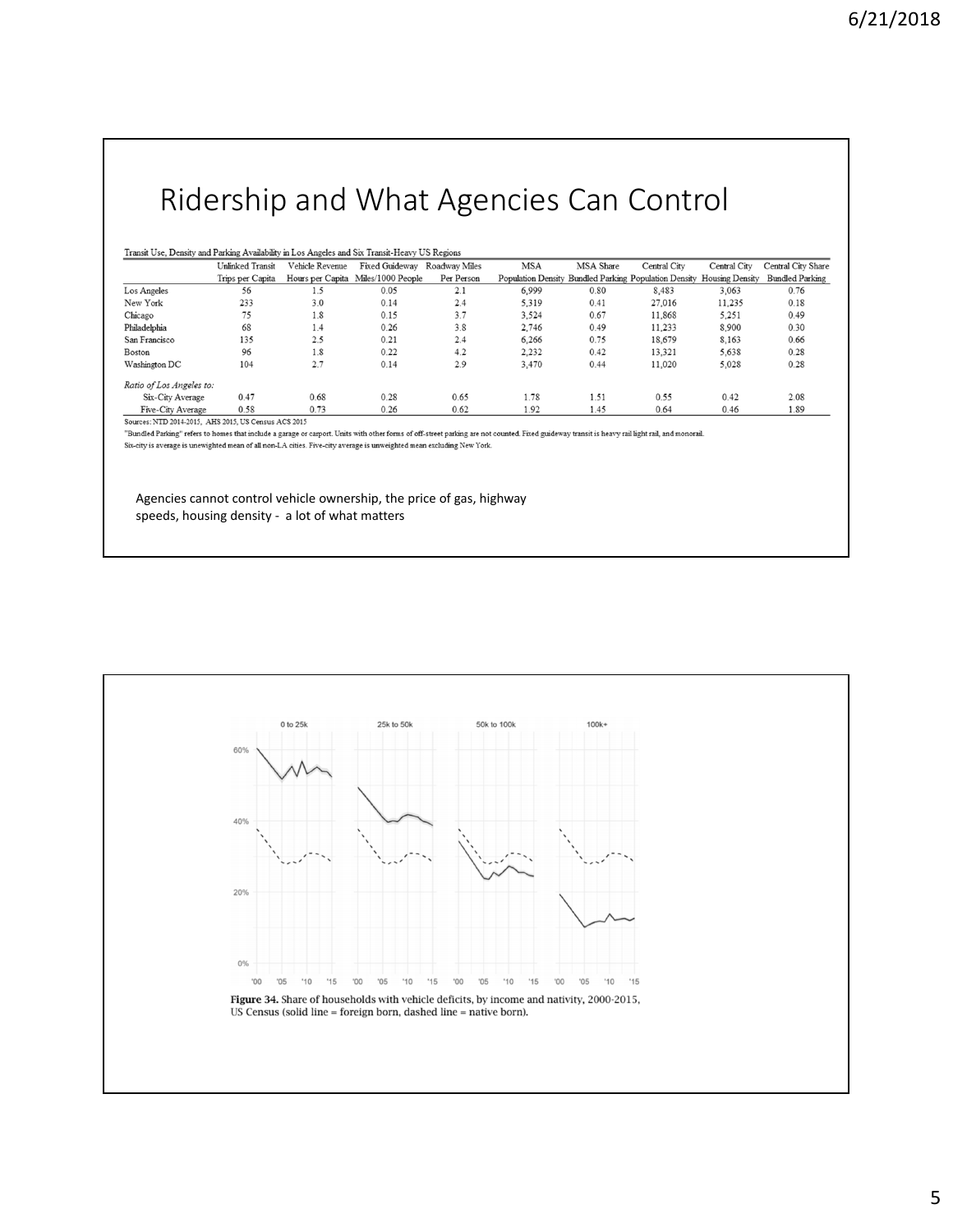# What is Transit For? • Solving problems created by cars (congestion, pollution, etc) • Creating jobs • Moving low‐income people (and others unable to drive) around • The first of these is most popular and least feasible – problems caused by cars cannot be solved by building transit • The last is, in most areas, the actual business of public transportation

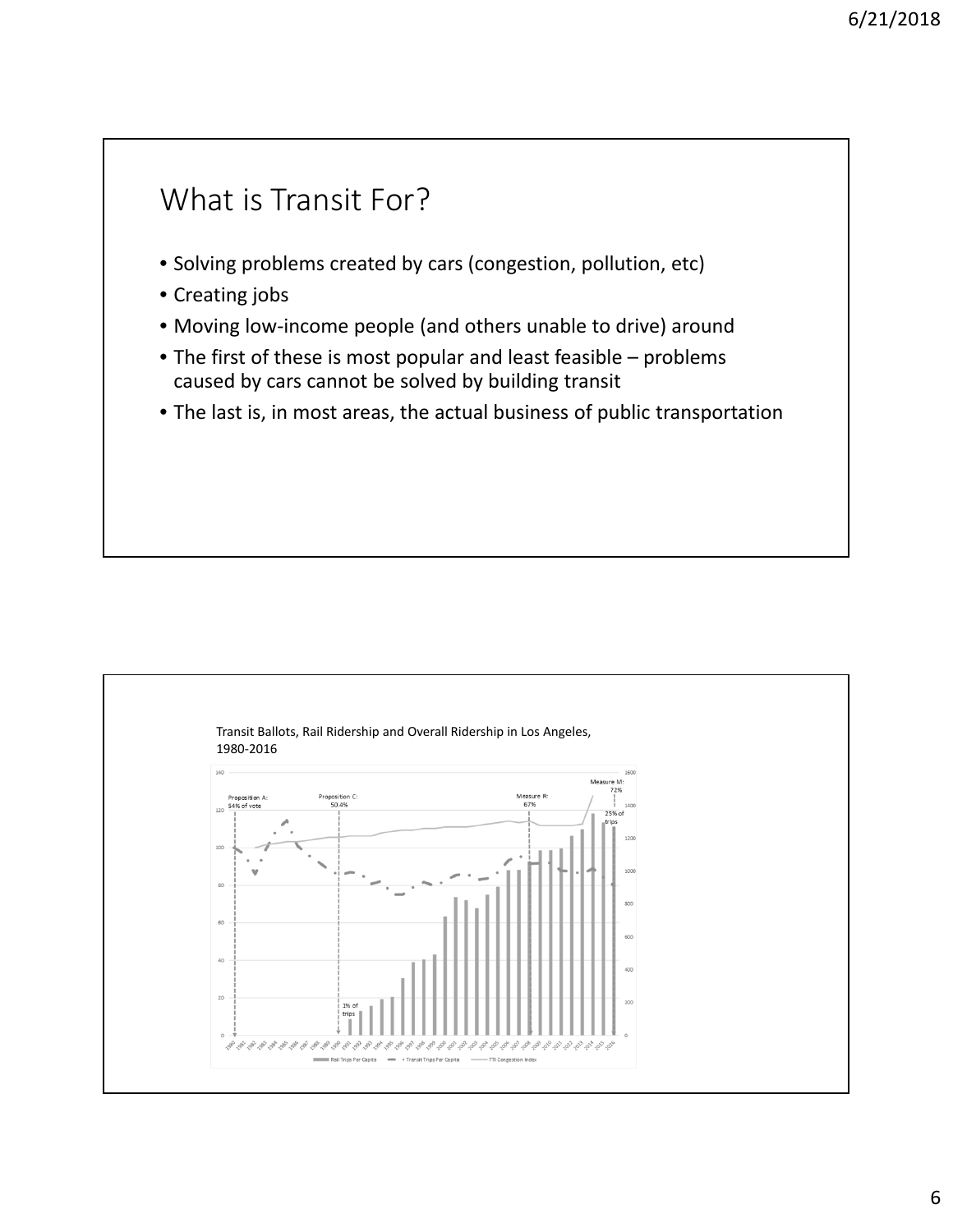## The Social Service of Public Transportation

| Characteristics of LA Metro Riders and LA County Residents, 2016 |  |  |  |  |
|------------------------------------------------------------------|--|--|--|--|
|                                                                  |  |  |  |  |

|                                                                                 | Metro Riders | County Residents |
|---------------------------------------------------------------------------------|--------------|------------------|
| Share Non-Hispanic White                                                        | 11%          | 27%              |
| Median Household Income                                                         | \$16,890     | \$57.952         |
| Share in Poverty                                                                | 58%          | 16%              |
| Share w/HH Income Under \$15k                                                   | 44%          | 12%              |
| Share w/HH Income Over 100k                                                     | 11%          | 30%              |
| Share w/No Vehicle Available                                                    | 78%          | 11%              |
| Share Using Transit over 20 times per Montl                                     | 67%          | 23%              |
| Sources: LACMTA Rider Surveys, CHTS 2012, US Census ACS 2016                    |              |                  |
| Notes: Vehicle availability comparisons are imperfect-Metro asks if rider had a |              |                  |
| vehicle available for a trip, while Census asks if household has a vehicle      |              |                  |
| available in general. Metro riders using transit 5 or more times per week are   |              |                  |
| classified as using over 20 times per month.                                    |              |                  |
|                                                                                 |              |                  |

#### Where Will Become of Transit in the Future?

- Three Questions:
- 1) Will funding be focused on places with high ridership?
	- Legacy cities that need upgrades, as opposed to new service in new cities
- 2) Can other places grow denser and flourish?
	- Can LA or Houston or Nashville become a bit more like Boston?
- 3) Will public policy finally confront the automobile?
	- Pricing congestion accurately
	- Parking reform
	- Zoning reform